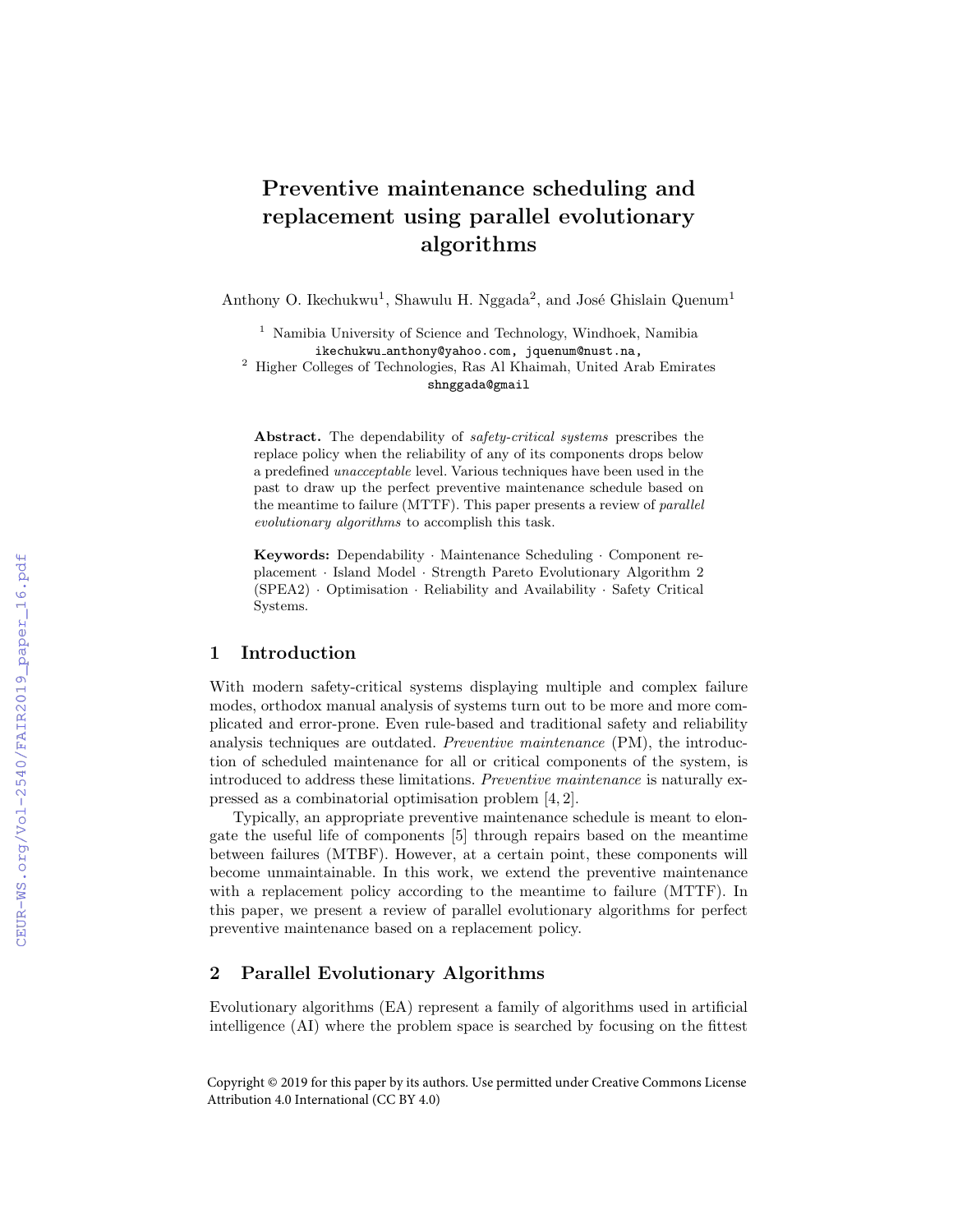individuals over several generations. An EA starts with an initial population, which it evaluates to select the fittest. After that, the algorithm iterates through the selection of the fittest, crossover and mutation until the termination criteria (an expected fitness or the maximum number of iterations has been reached) are met.

Because EAs are generally computationally costly, previous research efforts have developed parallel versions of EAs (parallel evolutionary algorithms, PEAs), using a single population or multiple sub-populations. These parallelisation efforts prove useful while executing EAs on massively parallel computers or supercomputers. Alba [1] discusses three variants of PEAs, including a master-slave PEA, a fine-grained PEA and a coarse-grained PEA. A master-slave PEA uses a single population but distributes the crossover, mutation and fitness evaluation to other processors. A fine-grained PEA also uses a single population and confines individuals within a spatial structure, where they can only interact with their neighbours. Finally, a coarse-grained PEA or island model which divides the population into several sub-populations. The latter then have an amount of migration among them.

#### 3 Evolutionary Selection Algorithm

#### 3.1 The Non-dominated Sorting Genetic Algorithm II (NSGA II)

NSGA II [3] is a multi-objective, multi-directional optimisation algorithm. It is an improved version of NSGA that mitigates some its drawbacks. For example, NSGA does not have an elitist feature, which improves the performance of the search process as it retains good solution from generation to generation. This limitation is addressed in NSGA II. As well, parameter tuning is handled in In NSGA II. Finally, NSGA II is a Pareto frontier algorithm; i.e., it produces optimal solutions.

#### 3.2 Strength Pareto Evolutionary Algorithm 2 (SPEA 2)

 $SPEA$  2 [6] is an enhanced elitist multi-objective EA which uses an improved fitness allotment approach different from what is available in its predecessor SP EA. The fitness assignment approach integrates density information and the archive. Additionally, a clustering technique, which is introduced as soon as the non-dominated front surpasses the archive border, is substituted with another truncation method with similar characteristics and nevertheless keeps the boundary details. Furthermore, in SPEA 2 the archive members are involved in the reproduction process.

#### References

1. Alba, E.: Parallel Metaheuristics: A New Class of Algorithms. Wiley-Interscience, New York, NY, USA (2005)